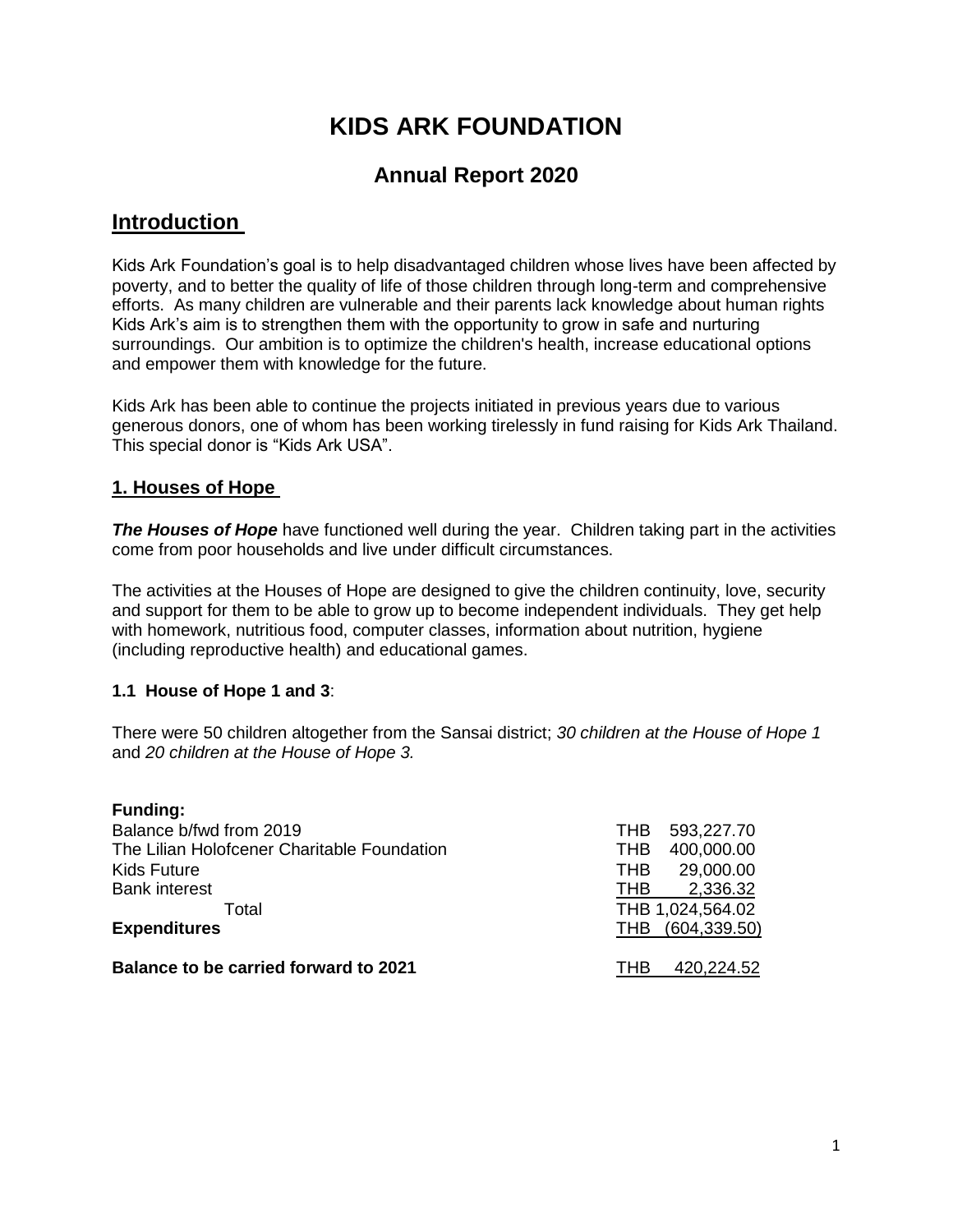### **1.2 House of Hope 4:**

There were 45 children at Ban Hauypoo school in Mae Ai district.

| <b>Balance to be carried forward to 2021</b> | THB 147,276.56    |
|----------------------------------------------|-------------------|
| <b>Expenditure 2020</b>                      | THB (403,543.95)  |
| Total                                        | THB 5 50,820.51   |
| <b>Bank interest</b>                         | 1,024.81<br>THB.  |
| From Kids Ark USA                            | THB 450,000.00    |
| Transferred from 2019                        | 99,795.70<br>THB. |
| <b>Funding:</b>                              |                   |

# **2. Day Care Center**

In Ban Huay Muang Nai village 30 children ages between 3 and 11 years attended the Center.

| <b>THB</b> | 168,726.15     |
|------------|----------------|
|            |                |
|            | THB 174,300.00 |
| <b>THB</b> | 55,535.00      |
| THB        | 739.47         |
| <b>THB</b> | 399,300.62     |
| THB        | (44, 292.01)   |
| THB        | 44,292.01      |
|            |                |

#### **3. Village Recycling and Sanitation Project in the Huay Muang Nai Village**

The budget for this project came from the Proposal of the Health Promotion Office 6 With the project period of 10 months starting from 1st July 2020 to 1st May 2021.

**Purpose:** To provide knowledge, create the right attitude and practice.

- 1. The community can reduce garbage by 50% of the total waste which comes from 75 households. Photos are to be used for comparison between before and after the project launch.
- 2. At least 40% of people in this community can separate and make use of garbage.
- 3. To have at least 10 people from the village who lead the project and work together as a group to reduce the amount of garbage.
- 4. Organizing community group to discuss with the local government administration on regular basis.
- 5. To provide opportunity for a home visits to evaluate and maintain the understanding of the villagers.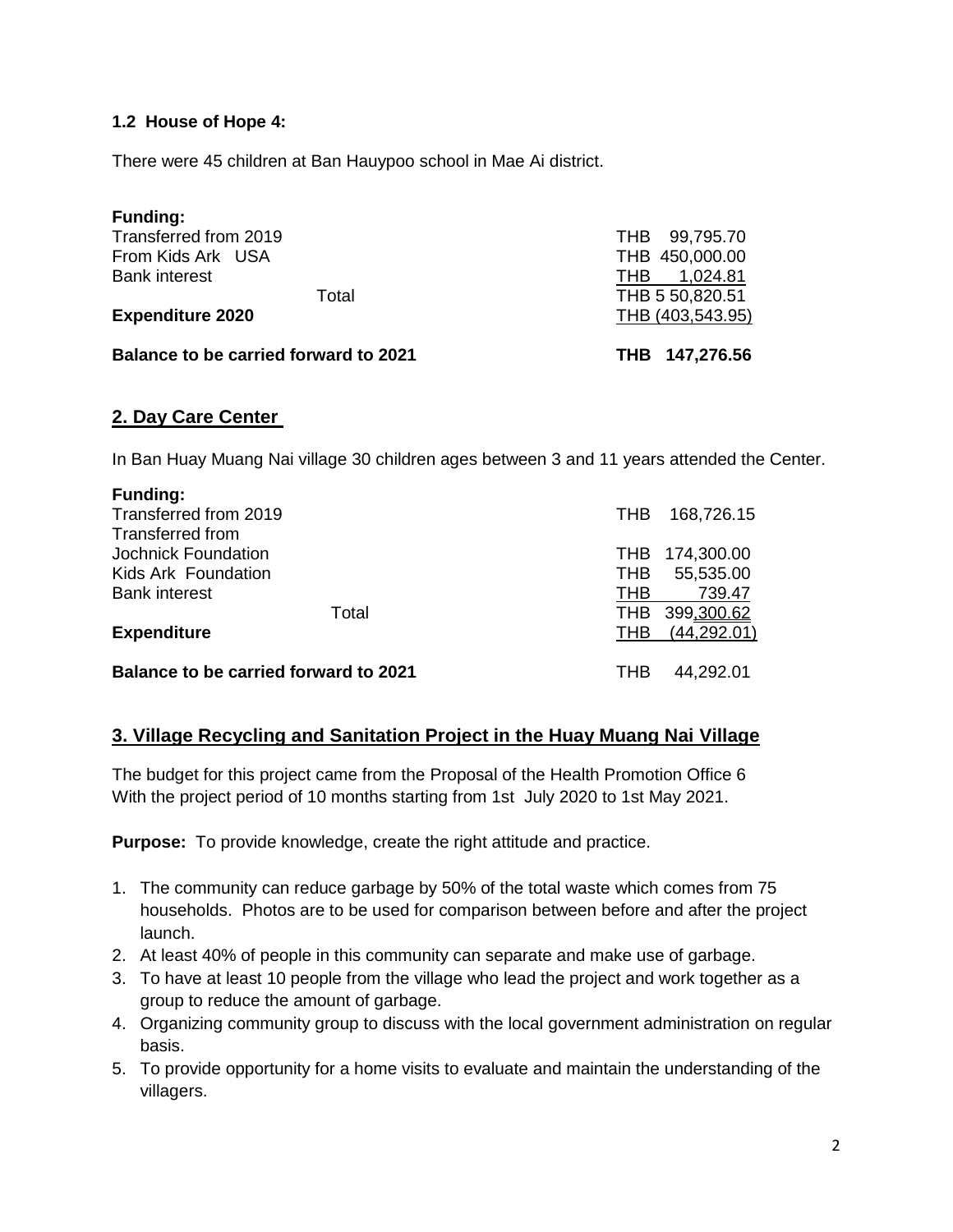There were 30 villagers from Huaymuangnai attended the workshop given by an expert from the Southeast Asia Foundation for Culture and Environment. The workshop provided the opportunity to the villagers to learn about the damages caused by plastic wastes to the environment. They learnt about the different kinds of plastic, how they are made, from what kinds of materials and how long it takes for the plastics to disintegrate after it was discarded. Alternative materials to use instead of plastic were discussed and how the plastic wastes from the village can be recycled.

# **4. Child Sponsorship Program**

There are 37 students under this sponsorship programme (27 and 10 sponsorships are from Sweden and USA respectively).

- 8 students in elementary schools;
- 12 students in grade 7-9;
- 5 students in high schools;
- 3 students in vocational schools;
- 9 students in universities

# **5. Kids Ark USA**

# **Funding:**

| THB 6,022,438.44 |
|------------------|
| 3,000.00         |
| 16.743.07        |
| THB 6,042,181.51 |
|                  |

**Expenditure** THB (1,044,465.00)

Note: Program expenses i.e. field work (food, lodging and petrol)

- Children support
- House of Hope 1/3
- House of Hope 4
- **•** Administration

# **Balance to be carried forward to 2021 THB 4,997,716.51**

# **6. Rights Now Foundation**

Rights Now Foundation is supporting a student at a University level.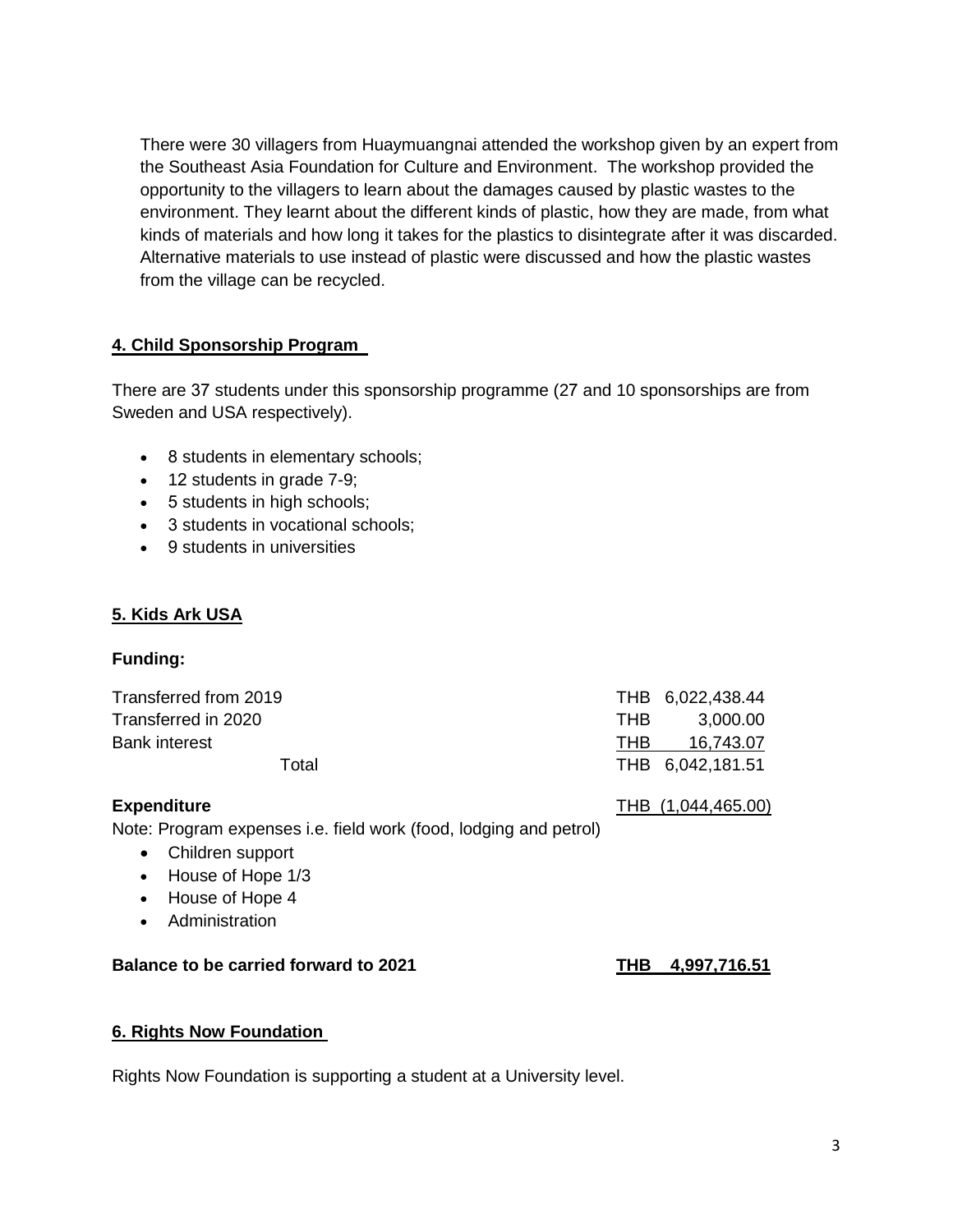# **7. New Projects in 2020**

#### **7.1 Robin's Dream: Robins House of Hope**

At Hauy Wai Village, Kids Ark started as a Thai foundation with largely Swedish support, which provides the backdrop for the following story. Swedes help in supporting Kids Ark, just as Americans do. One such Swedish lady brought her two teenage sons to Thailand a couple of times and Robin her 15-year-old dreamt of living in Thailand to assist the disadvantaged children he met there.

Robin also wanted to work to change the violence he saw in Stockholm, to give youth there a better future. He did not see "Swedes" and "Thais," he just saw young people with little opportunity and thus falling into despair. Whether in the urban confines of Stockholm, or the rural villages of Thailand, he just saw other kids yearning for a better life, and he wanted to make a difference.

Unfortunately, Robin became a victim of the very violence he sought to change. He and his brother were shot in Stockholm, killing Robin, and putting his brother in a wheelchair for life. His family wanted to work with Kids Ark to provide a living memorial to Robin's short life. In conjunction with Kids Ark, we are naming our next House of Hope "Robin's Dream" as a tribute to Robin's aspirational dream of assisting other youth to rise out of poverty though education.

#### **7.2 Rugby Program**

A fun outing for the children from House of Hope 1&3 was to learn how to play rugby every Saturday with the Lanna Rugby Club Team. The children got donated shoes and socks to allow them to play Rugby.

#### **Kids Ark New Office**

To save the money, since our old office was a larger space than we needed Kids Ark moved to a new location which has better visibility and is easier to find. Mailing address is the same. New office address is:

#### **52/20 Singharat Road, Sriphum, Muang Chiang Mai 50200**

#### **Distribution food for children and families**

Covid 19 (Corona Virus) has affected people's lives all around the world such as many business sectors have had to close down, and many people are now unfortunately unemployed. Currently, the virus is still having outbreaks around the world that does not seem to disappear in which we humans must find a solution and continue to cope with this disease and stay safe and strong.

Thailand was in lock down for a few months and during such period we distributed food for the children and their families. Thai children are required to do online study with TV, electronic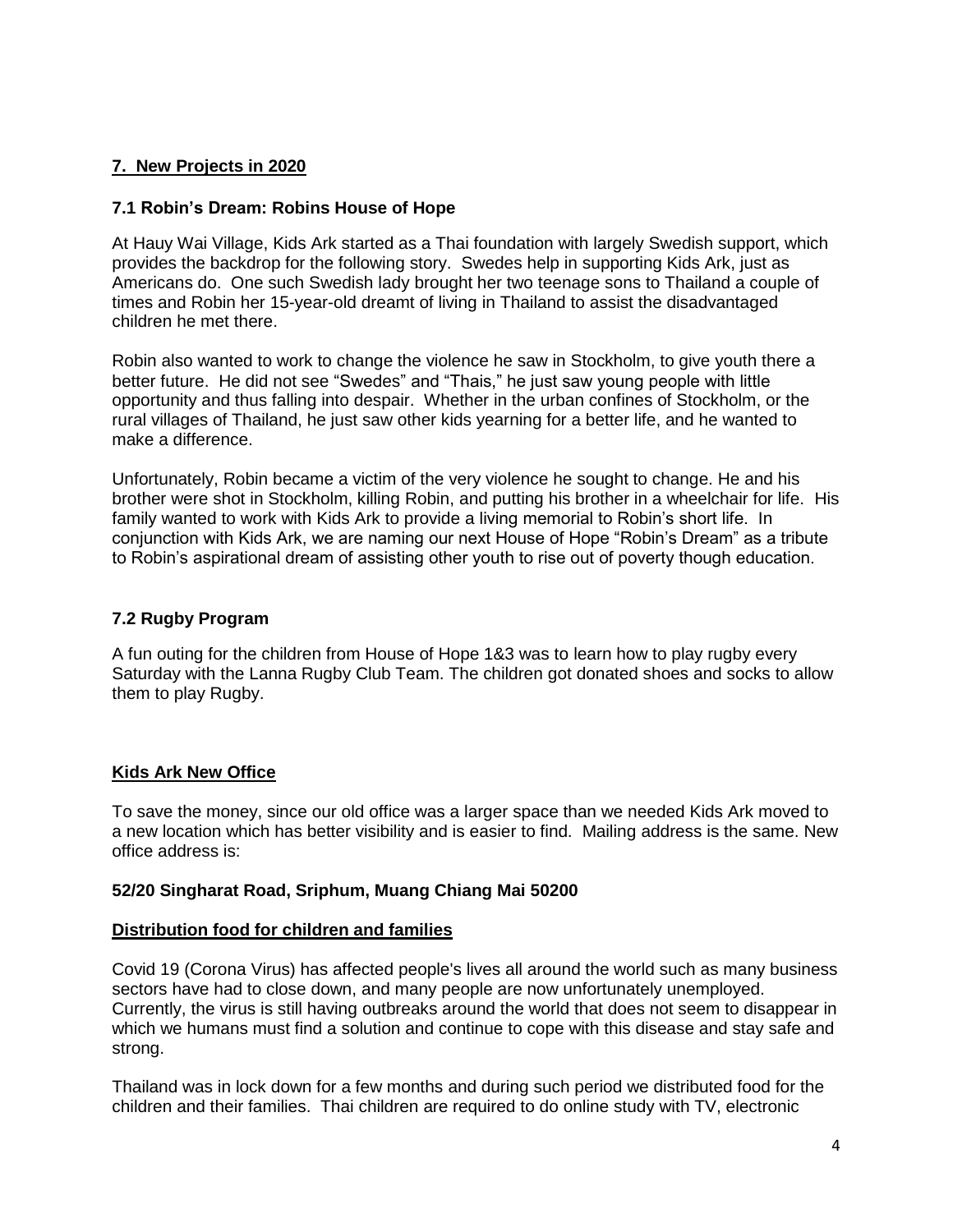devices, computer, tablet and or mobile phone but it is not live classes it is pre-recorded schoolwork. Some parents and caregivers want their children to take part in studying online but some have no internet. Most of the children at House of Hope do not have a mobile phone /internet some of them do not even have a TV at home so they have to go to their friends or a neighbor to learn from the TV but only if they are in the same class, especially at the Daycare Center most of the parents/caregivers do not have TV at home, mobile phone or internet.

On behalf of the Kids Ark Foundation the representatives of Parents and children we are really grateful, thankful and appreciate all the fundraising and donations from everyone involved for helping in so many different ways during the outbreak of the Covid 19. Because of all your supports we have been able to distribute food to all affected parents and children whom are under the Kids Ark sponsorship, they are really grateful and would like to express their gratitude to all of the Foundation staffs.

Our House of Hope 1, 3, 4 and the Daycare Center are now re-opened under continuing efforts to protect everyone by wearing masks and washing hands regularly.

#### **Other Donations**

We received face masks , alcohol gel and soaps from UNICEF. All of these items were already distributed to children and their families.

**Amount Kr. Amount THB**

| Food Packages for children and families# Covid | 29,427.00 kr  | 106,591.53   |
|------------------------------------------------|---------------|--------------|
| school bus                                     | 1,000.00 kr   | ₿3,700.00    |
| Child sponsorship                              | 100,900.00 kr | 365,560.00   |
| Robins House of Hope                           | 151,460.49 kr | 548,740.00   |
| Rugby                                          | 7,355.00 kr   | 26,650.00    |
| sales                                          | 8,200.00 kr   | 29,700.00    |
| Total amount transferred                       | 298,342.49 kr | 1,080,941.53 |

**Kids Future** provided the total fund of THB 1,080,941.53 for the following activities: